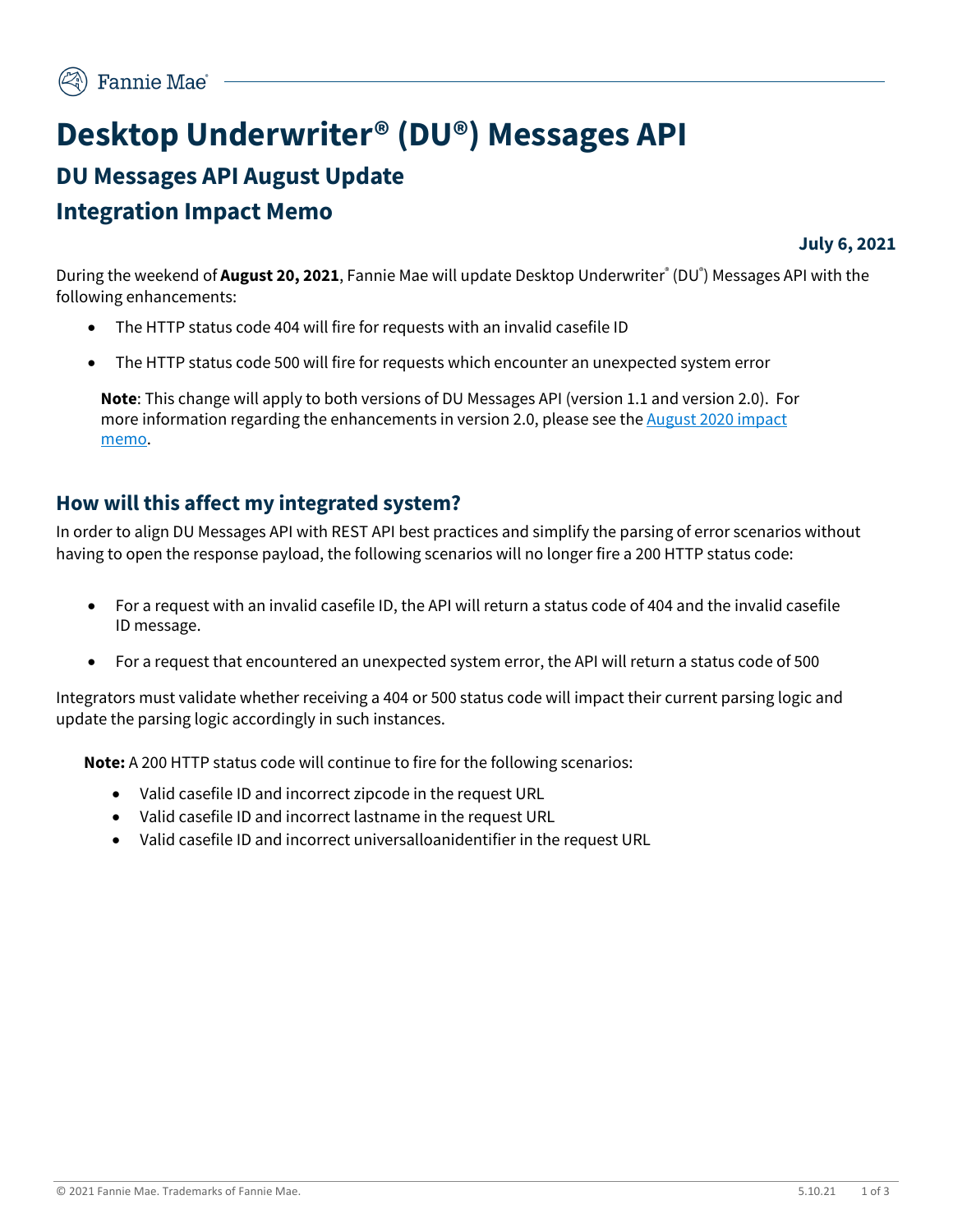Sample Before and After Before After After After After After After HTTP Status Code: 200 OK Response Body: "messages": { "message": [  $\{$  "msgId": 1020, "msgCategory": "invalid\_data", "msgDesc": "InvalidCasefileId", "msgText": "Casefile ID does not exist. Please re-submit with a valid Casefile ID." HTTP Status Code: 404 Not Found Response Body: { "messages": { "message": [  $\{$  "msgId": 1020, "msgCategory": "invalid\_data", "msgDesc": "InvalidCasefileId", "msgText": "Casefile ID does not exist. Please re-submit with a valid Casefile ID."

}

| Sample Before and After                                                                                                                                  |                                                                                                                                                   |
|----------------------------------------------------------------------------------------------------------------------------------------------------------|---------------------------------------------------------------------------------------------------------------------------------------------------|
| <b>Before</b>                                                                                                                                            | After                                                                                                                                             |
| HTTP Status Code: 200 OK                                                                                                                                 | <b>HTTP Status Code: 500 Internal Server Error</b>                                                                                                |
| Response Body:                                                                                                                                           | Response Body:                                                                                                                                    |
| "messages": {<br>"message": $\Gamma$<br>"msgId": 9999,<br>"msgCategory": "internal error",<br>"msgDesc": "InternalError",<br>"msgText": " InternalError" | "messages": {<br>"message": [<br>"msgId": 9999,<br>"msgCategory": "internal_error",<br>"msgDesc": "InternalError",<br>"msgText": " InternalError" |
|                                                                                                                                                          |                                                                                                                                                   |

| <b>Supporting Documentation</b> | <b>Description</b>               |
|---------------------------------|----------------------------------|
| <b>Swagger File</b>             | DU Messages API Swagger File 2.0 |

### **Release Support**

{

}

These changes to the DU Messages API will be implemented in the integration environment on July 21, 2021. Integration partners will be notified via email from Integration News (integration news@fanniemae.com) after implementation.

If you have questions about the Integration Impact Memo or if you require support specific to this release, contact [Integration Support.](mailto:Integration_Support@FannieMae.com) For more information about DU Messages API, please visit the [Developer Portal](http://developer.fanniemae.com/) or contact your Fannie Mae Representative.

#### © 2021 Fannie Mae. Trademarks of Fannie Mae. 5.10.21 2 of 3